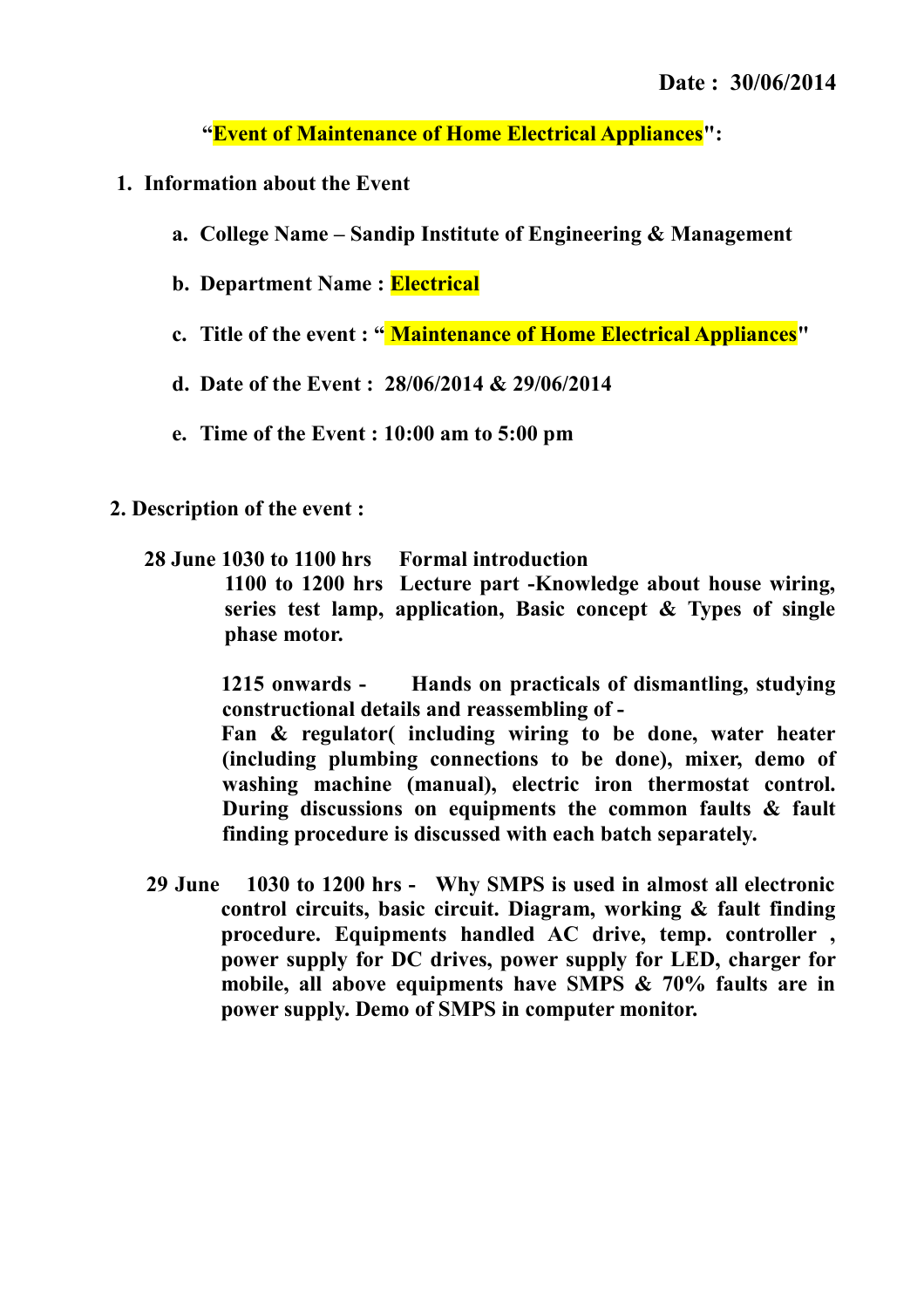

**Felicitation of Mr.Sahastrabudhe By HOD Prof.H.R.Kulkarni**



**Lectur Deliverd by Mr. Sahastrabhude**